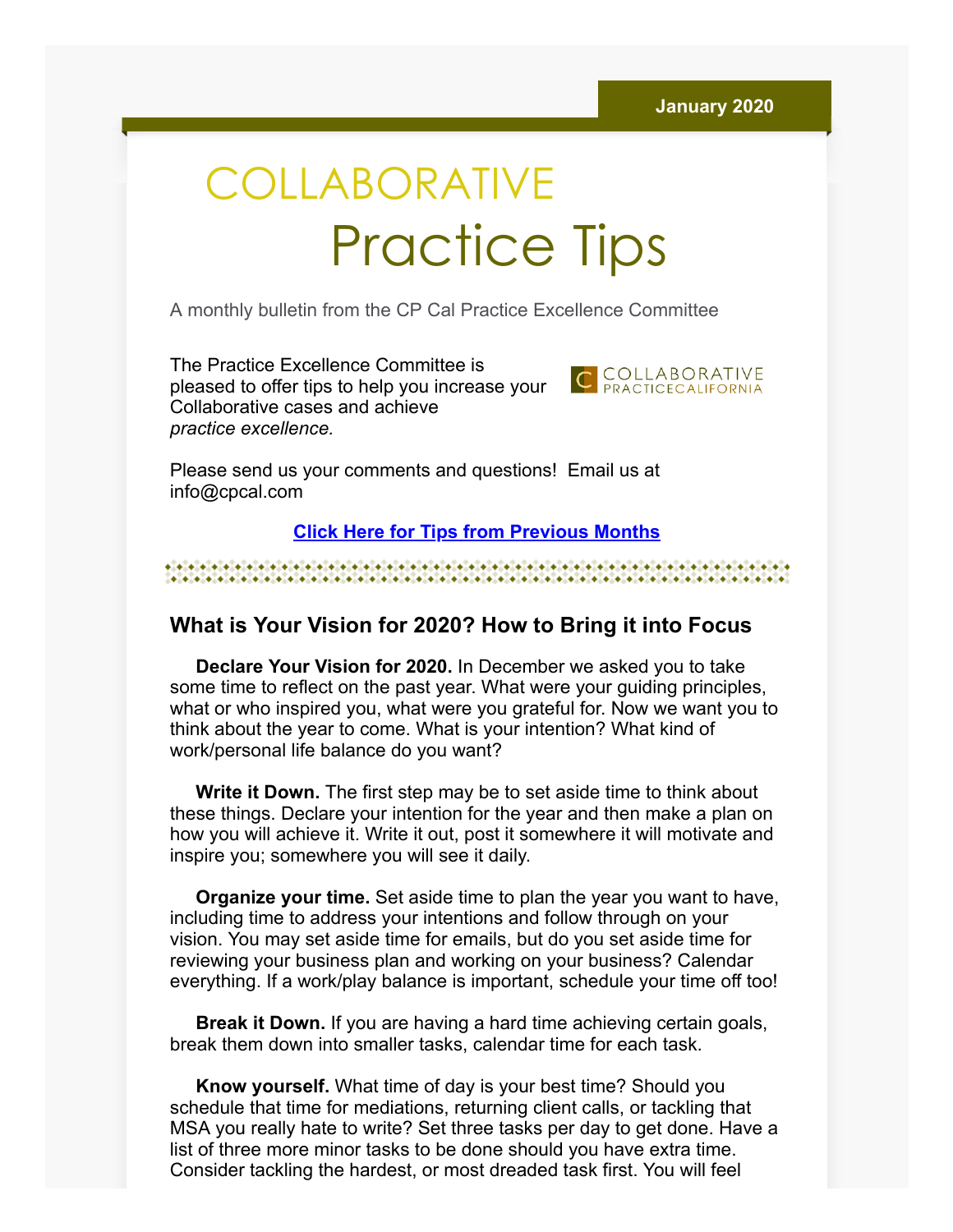more successful and have the energy to be ready to move on to the next item on your list.

 **Eliminate distractions.** During the time for your task, turn off your phone, the TV, have your staff hold your calls. Whatever tends to take you off task, eliminate the temptations.

 **Stay focused.** Keep your "Vision" or "Intention" in mind. (Remember, you've posted it where you can see it daily!) Know that each completed task moves you closer to that goal.

 **Use the Buddy System.** Have a "buddy" that you share your Intention and Goals with. Consider scheduling a weekly or monthly call with your buddy to help keep each other on track and share frustrations or solutions. It's important to have a support system at work, as well as at home.

## **From the PEC:**

### **Marketing Collaboratively with Your Team**

People who search for services online (and that's getting to be more and more people!) respect peer reviews more than anything else. This is awkward for collaborative professionals because we really don't want to ask our clients to leave reviews...and in the case of the MHP's at least, we're actually forbidden to do so by the standards of our profession. The next best thing, which is entirely ethical, is to collect reviews by OUR peers, the other professionals who know and appreciate our work. You can be a hero, deepen your relationships with your colleagues, and get more cases, by just spending a half hour, today, searching for your friends in your practice group on whatever social media platform you actually use. For many of us, this is LinkedIn. Find your colleague, follow them, share their content, leave a review which highlights your work with them, and comment on their posts. This is easy, fun, very positive...and relationshipbuilding both with your colleagues and with your future referral sources. Who knows? Your colleague may reciprocate...a win/win!



#### **Join the Conversation #cpcal**

งในวันได้เป็นได้เป็นได้เป็นได้เป็นได้เป็นได้เป็นได้เป็นได้เป็นได้เป็นได้เป็นได้เป็นได้เป็นได้เป็นได้เป็นได้เป็<br>ได้เป็นได้เป็นได้เป็นได้เป็นได้เป็นได้เป็นได้เป็นได้เป็นได้เป็นได้เป็นได้เป็นได้เป็นได้เป็นได้เป็นได้เป็นได้เป



CP Cal c/o 767 Brannan Place, Concord, CA 94518 925-566-8590 info@cpcal.com